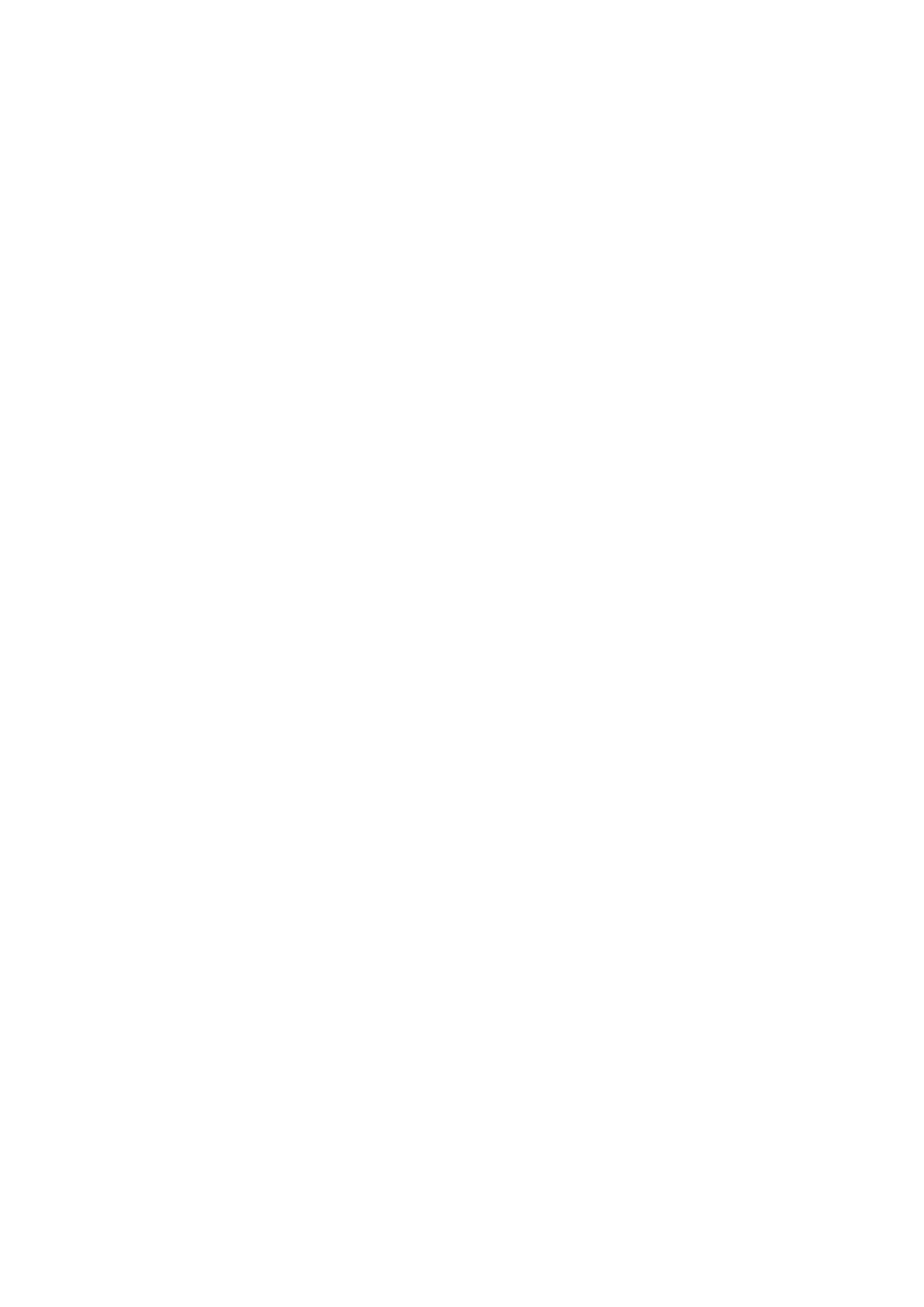

#### **Icon Explanation**



Please  $\odot$  read all instructions carefully before operate the rechargeable battery and charger. Also please follow all the instructions and pay attention to all the warring.

#### **Important Notification**

- 1. Please operate under the correct voltage to the charger in according with the operation manual.
- 2. When charging the battery, please make sure the grounding and safety components are properly attached before operate.
- 3. The charger should store in clean and dry area. Do not place heave stuff on the charger. Please do not charge the battery when the temperature is above 33℃.
- 4. Please do not place the charger in the poorly ventilated place, nor expose the charger in the dust or metal crumb.
- 5. Do not expose the charger directly under sun, high temperature, high humidity  $\circledR$ , and highly explosive  $\circled{d}$  gas.
- 1. Do not place charger on high shelf. The charger should be placed on the leveled, firmed spot that prevent children from reaching.
- 2. Do not abuse the cord. Never use the cord to carry, pull or unplug the charger. Keep cord away from heat, oil, sharp edges or moving parts. Damaged or entangled cords increase the risk of electric shock.
- 8. Please read all instructions carefully before operate the charger. Failure to follow all instructions listed below may result in electric shock fire and/or serious injure.
- 9. It is forbidden to use different brand of battery other then Kilews'on the charger. To disassemble and modify the charge are also not allowed.

#### **Grounding Instruction**

The charger needs to be grounded all the time in case of electrical shock. The grounding wire must be connected firmly with power supply equipment for effective grounding result. The leading wire with yellow-green color is a grounding wire. Never attempt to connect this yellow-green color wire on electrified connector.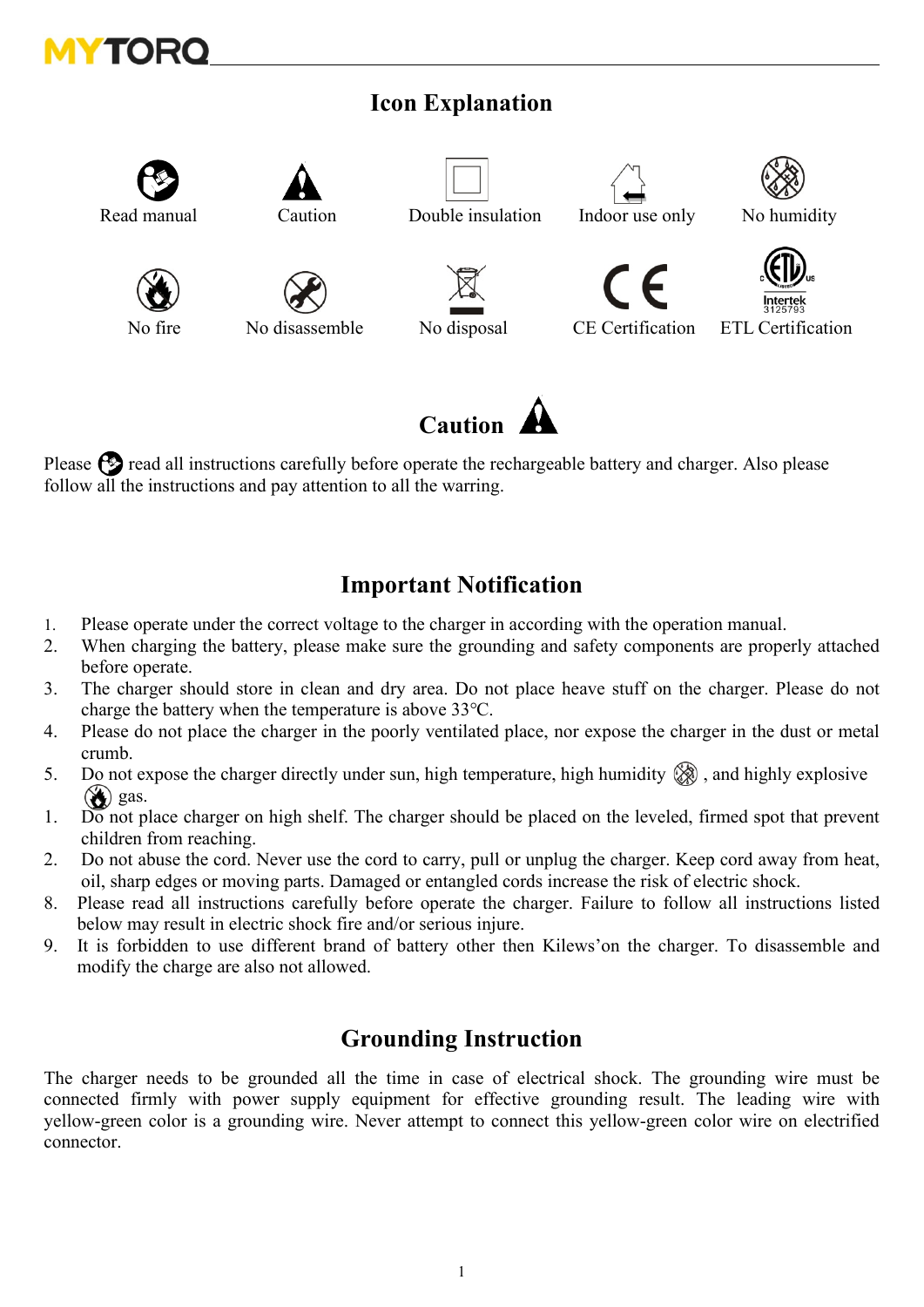# **MYTOR**

# **Caution**

- 1. Please match the correct Lithium-ion rechargeable battery for this charger,Do not apply different type or brand of battery on this charger, otherwise may cause error or danger.
- 2. Please match the charger with the battery models The use of other than genuine KILEWS replacement parts or battery may result in decreased tool performance and increased maintenance, and may invalidate all warranties.
- 3. Keep children, and bystanders away while charging the battery, in case of danger.
- 4. Please do not plug in the charger when the plug or users' hand is wet.
- 5. To disassemble or modify the charger's plug may cause danger or malfunction.
- 6. This charger only applies to the rechargeable battery of Kilews. Please do not apply the charger to other different brand of battery or for other propose.
- 7. Please do not attempt to disassemble  $\circledast$  or modify the charger and the rechargeable battery.

#### **Operation Instruction**

- 1. Please check the cord to see if there any damage before plug in the charger. Hold the plug of power cord while plugging in or unplugging the charger.
- 2. Do not place chargers near oil, chemical materials or heated objects, also please be alert not to scratch the power cord by sharp object.
- 3. When the charger is not in use, please unplug the power and store in dry safe place where it is not reachable by children.

**Assemble**

4. Charger and battery assemble



(1) Match the battery to the charger's slide track.



(2) The direction of the battery when insert, push all the way.



(3) inserting steps finished, the charger will identify the battery ID, when ID are matched, there will be a short beep sound.



(1) Push up and hold the latch switch.

#### **Decomposition**



(2) The direction of battery when removing.



(3) Removing steps finished.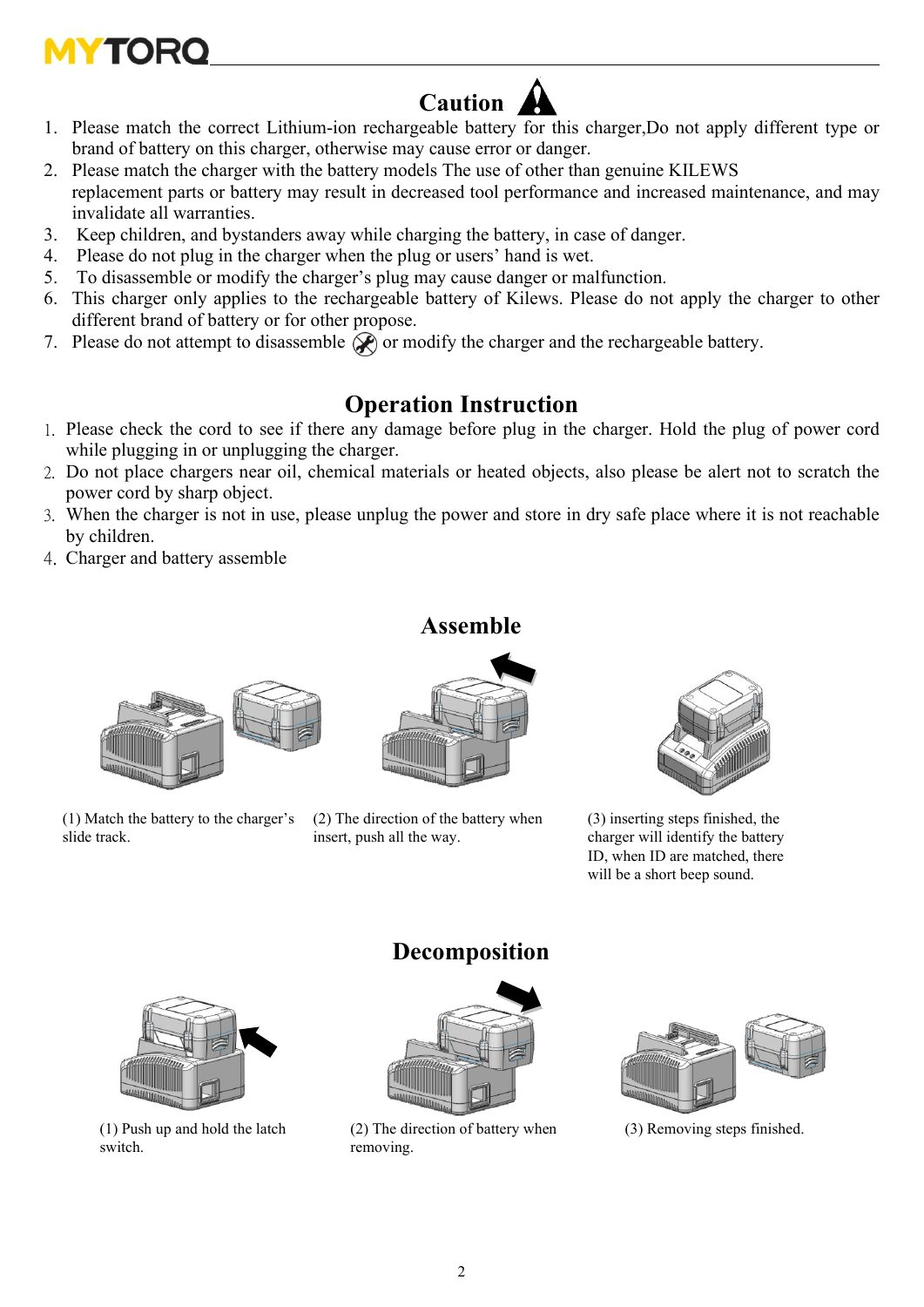

| ontents | Charge station         | pcs   |
|---------|------------------------|-------|
|         | Power cord             | pcs   |
|         | Operation manual       | l pcs |
|         | Warranty certification | pcs   |

#### **Caution: Protection Functions**

- 1.Over charged protection
- 2. Current protection
- 3. Shortage protection (fuse implement)
- 4. Battery reverse current protection
- 5. MYCS-ID80/MYCS-ID80-D Built-in ID recognition feature protection
- 6. Temperature protection

#### **Temperature protection detail explanation**

- (1) When the battery temperature is between 0-10℃, the charger will use low current to pre-charge the battery until the battery temperature higher than 10℃ , then the charger switch back to normal charging mode. When the battery temperature is below 0℃, the charger will stop charging the battery until the battery temperature is higher than 0℃.
- (2) When the battery temperature is above 45℃, the charger will automatically change to low current to charge the battery. When the battery temperature is exceed 50℃, the charger will stop charging the battery and make warring beep sound until the battery temperature drop down back to 40℃ , then the charger switches back to normal charging mode.
- (3) When the charger temperature rises to 75℃, the charger will trigger protection mechanism to stop charging the battery and until the charger temperature drop down back to 65℃ , then the charger switches back to normal charging mode.
- (4) When the charger voltage is lower than 15V, the charger will automatically change to low current to pre-charge the battery and until voltage is reach to 15V, then the charger switches back to fast charging mode.
- (5) When the charger detects the battery temperature is lower  $0^{\circ}$ C or above 50 $^{\circ}$ C, then the charging process will be stopped.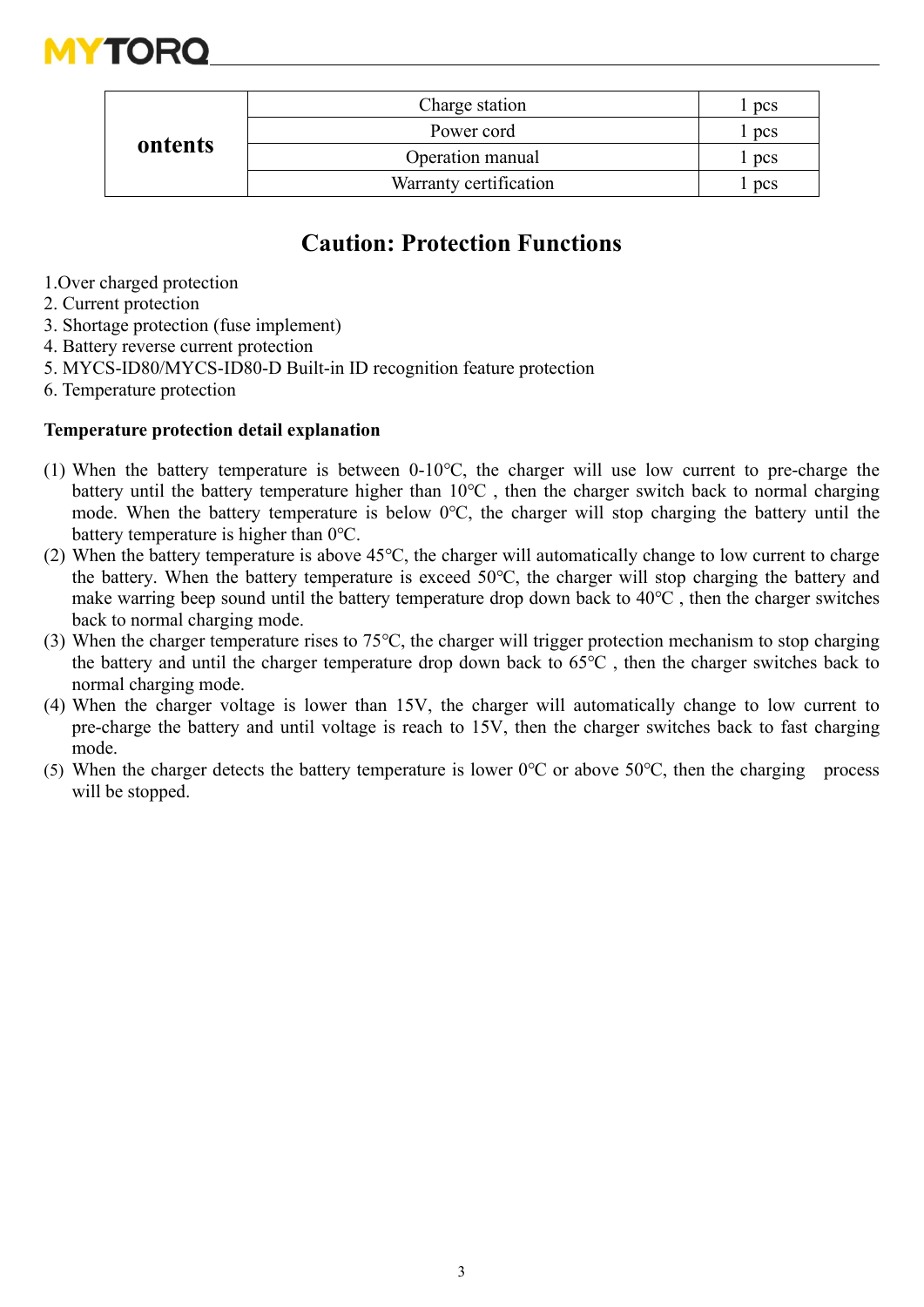

#### **MYCS-ID80/MYCS-ID80-D Display Description**



| Light Display and<br>Warning Beep | Description               | <b>Beeps</b>             | Red<br>light | Yellow<br>light | Green<br>light |
|-----------------------------------|---------------------------|--------------------------|--------------|-----------------|----------------|
|                                   | Cell balance              | N/A                      | <b>OFF</b>   | Flash           | <b>OFF</b>     |
|                                   | Charging under 80%        | N/A                      | Flash        | <b>OFF</b>      | <b>OFF</b>     |
|                                   | Charging over $80\%~99\%$ | N/A                      | Flash        | ON              | <b>OFF</b>     |
|                                   | Charging Complete100%     | Three long beeps         | ON           | <b>OFF</b>      | <b>ON</b>      |
|                                   | Charging Error            | Continuous short beeps   | Flash        | <b>OFF</b>      | Flash          |
|                                   | ID matched OK             | One second short B sound |              |                 |                |
|                                   | ID matched NG             | N/A                      | Flash        | <b>OFF</b>      | Flash          |
|                                   | Idle mode                 | N/A                      | ON           | <b>OFF</b>      | <b>OFF</b>     |

#### **MYCS-80-D Display Description**



|               | Description               | Green      | Red   | Yellow     |
|---------------|---------------------------|------------|-------|------------|
|               | Charge under 80%          | <b>OFF</b> | Flash | <b>OFF</b> |
|               | Charge over 80%           | <b>OFF</b> | Flash | ON         |
| Light Display | Charging complete<br>100% | ON         | ON    | <b>OFF</b> |
|               | Charging Error            | Flash      | Flash | <b>OFF</b> |
|               | ID matched                |            |       |            |
|               | Idle mode                 | OFF        | ON    | OFF        |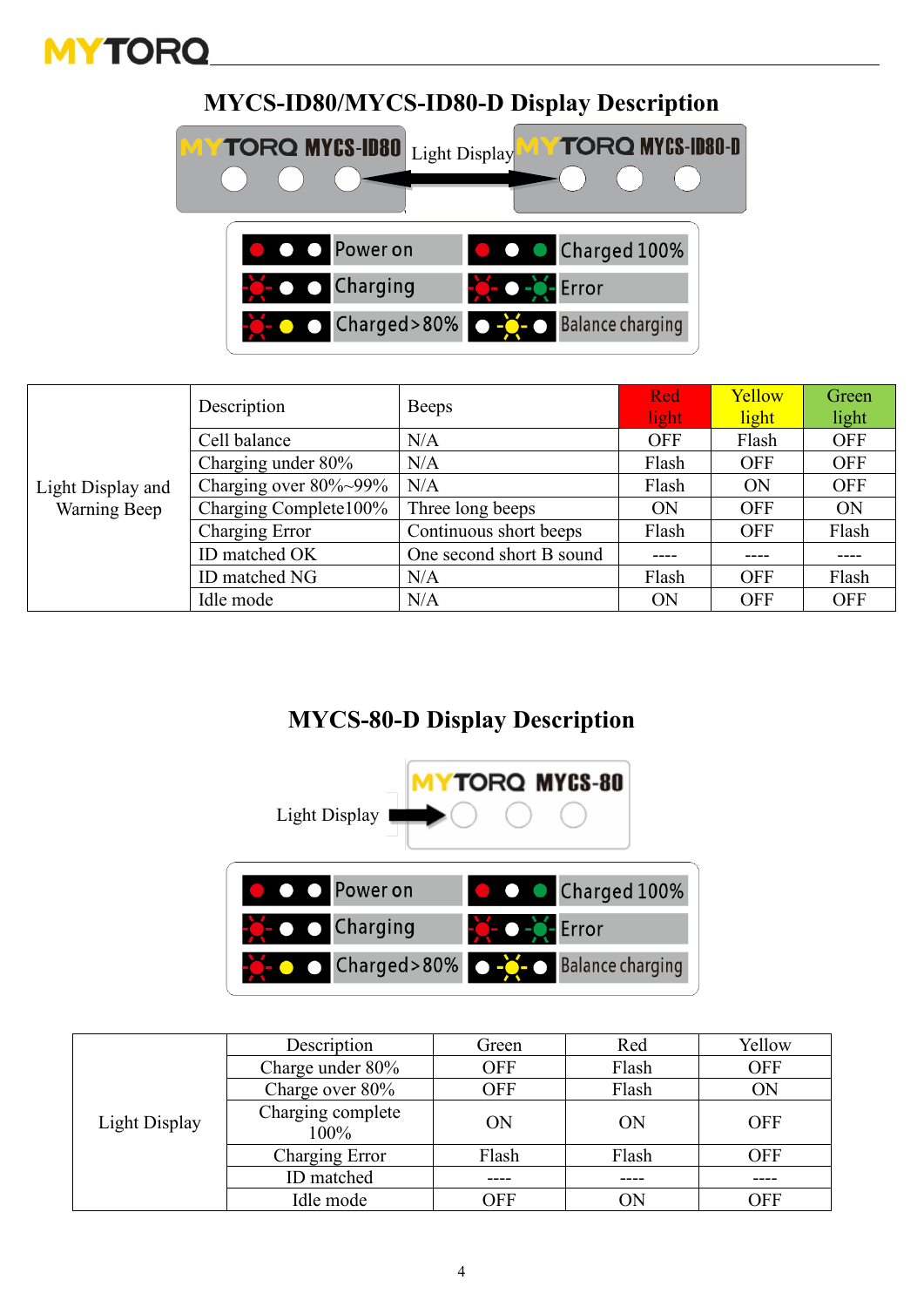

### **Specification**

| Model                               | <b>Charger Station</b>                                |                                  |                      |  |  |  |  |  |  |
|-------------------------------------|-------------------------------------------------------|----------------------------------|----------------------|--|--|--|--|--|--|
|                                     | MYCS-ID80                                             | MYCS-80                          | MYCS-ID80-D          |  |  |  |  |  |  |
| <b>Battery</b><br>Identification    | Yes                                                   | N <sub>o</sub>                   | Yes                  |  |  |  |  |  |  |
| Input Voltage                       |                                                       | $100V - 240VAC / 0.5A \sim 1.2A$ |                      |  |  |  |  |  |  |
| <b>Output Voltage</b>               | 21VDC                                                 |                                  |                      |  |  |  |  |  |  |
| <b>Output Current</b>               | 3A                                                    |                                  |                      |  |  |  |  |  |  |
| Dimension                           | $\ast$ L $\ast$ H 145mm $\ast$ 115mm $\ast$ 80mm<br>W |                                  |                      |  |  |  |  |  |  |
| Weight                              | 530g                                                  |                                  |                      |  |  |  |  |  |  |
| <b>Battery Type</b>                 | Li-ion                                                |                                  |                      |  |  |  |  |  |  |
| <b>Applicable Battery</b><br>Models | Charging Time                                         | <b>Battery Capacity</b>          | <b>Charger Model</b> |  |  |  |  |  |  |
| <b>SKC-LB1820</b>                   | Prox. 40min                                           | 1950 mAh                         | MYCS-ID80/MYCS-80    |  |  |  |  |  |  |
| <b>SKC-LB1840</b>                   | Prox. 80min                                           | 3900 mAh                         | MYCS-ID80/MYCS-80    |  |  |  |  |  |  |
| SKC-LB1820B                         | Prox. 40min                                           | 1950 mAh                         | MYCS-ID80-D          |  |  |  |  |  |  |
| SKC-LB1820C                         | Prox. 40min                                           | 1950 mAh                         | MYCS-ID80-D          |  |  |  |  |  |  |

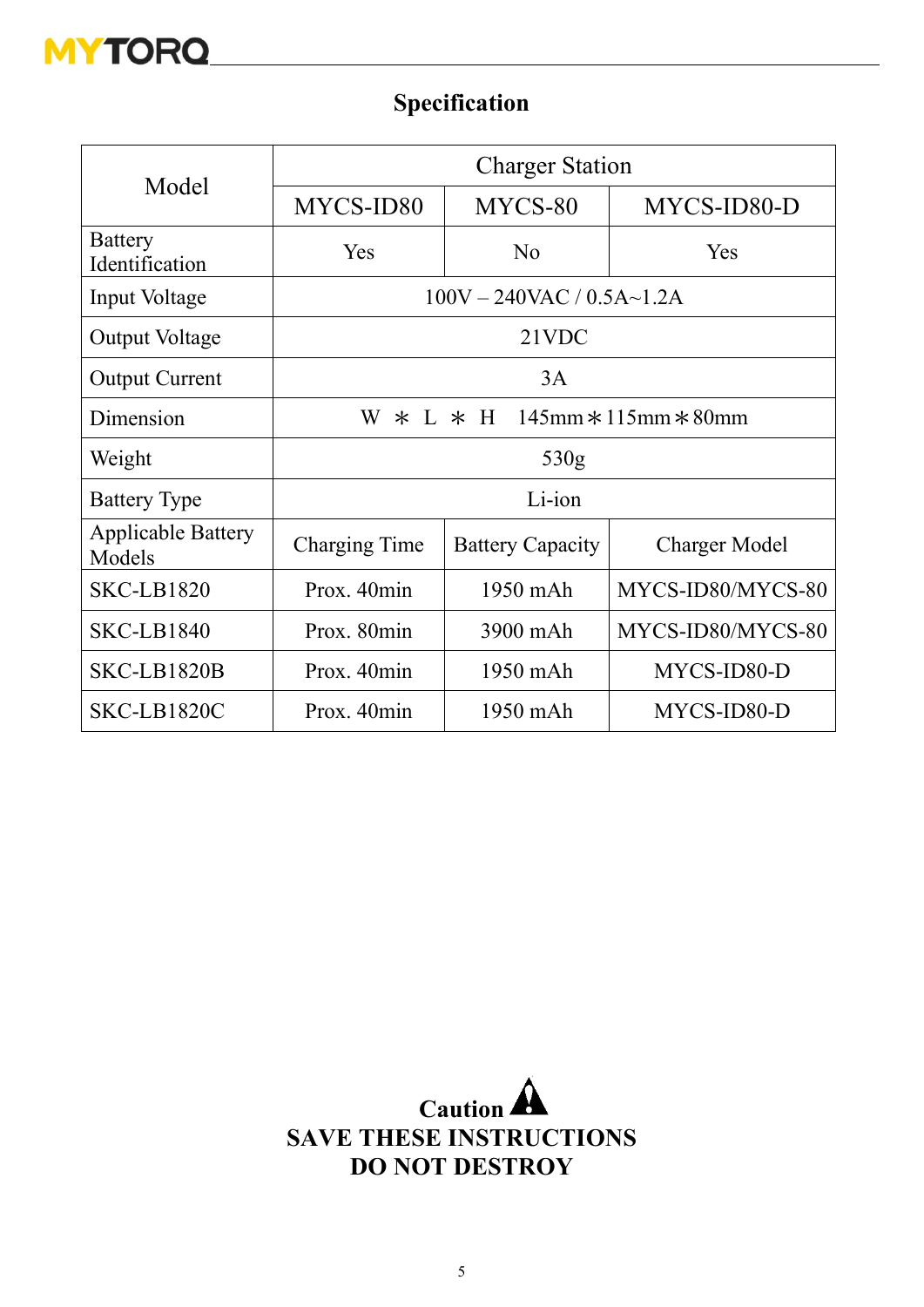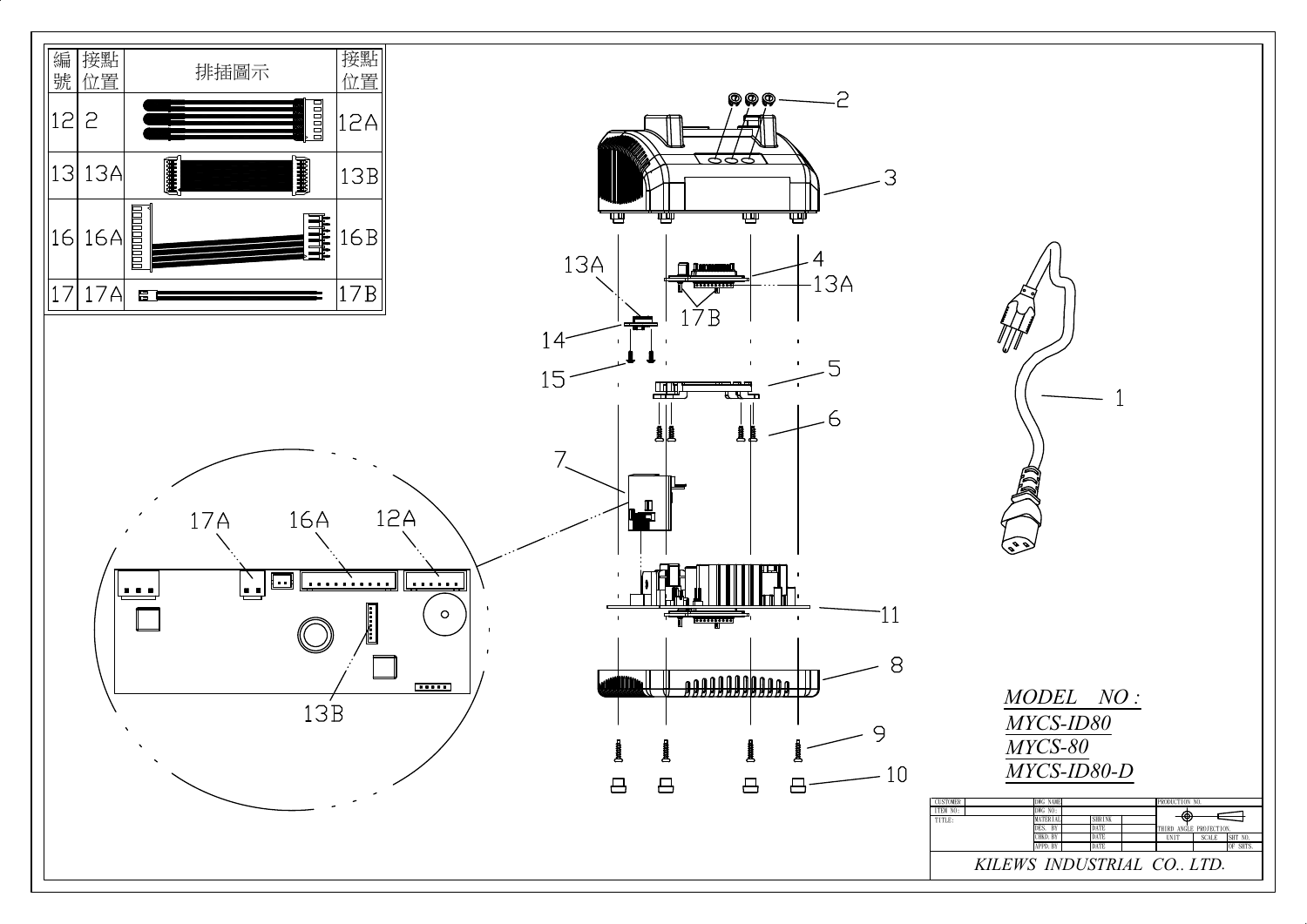| MYCS-ID80      |              |                          |                | MYCS-80 |    |             | MYCS-ID80-D              |                |  |                          |                  |                            |                |         |
|----------------|--------------|--------------------------|----------------|---------|----|-------------|--------------------------|----------------|--|--------------------------|------------------|----------------------------|----------------|---------|
|                | NO PARTS NO  | PARTS NAME-E             | PARTS NAME-C   | $O'$ ty |    | NO PARTS NO | PARTS NAME-E             | PARTS NAME-C   |  |                          | Q'ty NO PARTS NO | PARTS NAME-E               | PARTS NAME-C   | $Q'$ ty |
|                | AA50002      | America Plug             | 美式電源線          |         |    | AA50002     | America Plug             | 美式電源線          |  |                          | AA50002          | America Plug               | 美式電源線          |         |
|                | AA50002-1    | Australia Plug           | 澳式電源線          |         |    | AA50002-1   | Australia Plug           | 澳式電源線          |  |                          | AA50002-1        | Australia Plug             | 澳式電源線          |         |
|                | AA50002-2    | Europe Plug              | 歐式電源線          |         |    | AA50002-2   | Europe Plug              | 歐式電源線          |  |                          | AA50002-2        | Europe Plug                | 歐式電源線          |         |
|                | AA50002-3    | British Plug             | 英式電源線          |         |    | AA50002-3   | <b>British Plug</b>      | 英式電源線          |  |                          | AA50002-3        | <b>British Plug</b>        | 英式電源線          |         |
|                | AA50002-6    | India Plug               | 印式電源線          |         |    | AA50002-6   | India Plug               | 印式電源線          |  |                          | AA50002-6        | India Plug                 | 印式電源線          |         |
|                | N15019       | ampholder                | 燈座             |         |    | N15019      | Lampholder               | 燈座             |  |                          | N15019           | Lampholder                 | 燈座             | 3       |
|                | CAA10002     | Housing-Upside           | 上蓋             |         |    | CAA10002    | Housing-Upside           | 上蓋             |  |                          | CAA10002-1       | Housing-Upside             | 上蓋             |         |
| $\overline{4}$ | EG31504      | Power Module             | 電源聯結模組         |         |    | EG31504     | Power Module             | 電源聯結模組         |  |                          | EG31504          | Power Module               | 電源聯結模組         |         |
| 5              | C15000       | Power Module holder      | 電源模組固定架        |         |    | C15000      | Power Module holder      | 電源模組固定架        |  | $\overline{\mathcal{L}}$ | C15000           | Power Module holder        | 電源模組固定架        |         |
| 6              | CH20161-3    | Screw 3*8                | 螺絲 3*8         |         |    | CH20161-3   | Screw 3*8                | 螺絲 3*8         |  |                          | CH20161-3        | Screw 3*8                  | 螺絲 3*8         |         |
|                | EG31549-6    | P.C.B-18V                | 控制機板-18V       |         |    | EG31549-7   | P.C.B-18V                | 控制機板-18V       |  |                          | EG31549-6        | $P.C.B-18V$                | 控制機板-18V       |         |
| 8              | CBA10002     | Housing-Underside        | 下蓋             |         |    | CBA10002    | Housing-Underside        | 下蓋             |  | 8                        | CBA10002         | Housing-Underside          | 下蓋             |         |
| -9             | CH20102      | Screw $3*12$             | 螺絲 3*12        |         |    | CH20102     | Screw 3*12               | 螺絲 3*12        |  |                          | CH20102          | Screw 3*12                 | 螺絲 3*12        |         |
| 10             | CH20103      | Rubber Shim              | 腳墊             |         |    | CH20103     | Rubber Shim              | 腳墊             |  | 10                       | CH20103          | Rubber Shim                | 腳墊             |         |
|                | EG50101-46   | $P.C.B-22V$              | 機板成品-22V       |         |    | EG50101-46  | P.C.B-22V                | 機板成品-22V       |  |                          | EG50101-46       | P.C.B-22V                  | 機板成品-22V       |         |
| 12             | E31717-9     | 6Pin Plug-LED            | GP 排插頭含線-LED燈  |         |    | E31717-9    | 6Pin Plug-LED            | 6P 排插頭含線-LED燈  |  |                          | E31717-9         | 6Pin Plug-LED              | 6P 排插頭含線-LED燈  |         |
| 13             | P12102-35    | 8Pin Plug                | 8PIN插頭含線       |         | 13 | P12102-35   | 8Pin Plug                | 8PIN插頭含線       |  |                          | P12102-35        | 8Pin Plug                  | 8PIN插頭含線       |         |
|                | 14 EG31552   | P.C.B-DOWNLOAD           | 機板成品-DOWNLOAD板 |         |    | EG31552     | P.C.B-DOWNLOAD           | 機板成品-DOWNLOAD板 |  |                          | EG31552          | P.C.B-DOWNLOAD             | 機板成品-DOWNLOAD板 |         |
|                | 15 CH30200   | Screw $2*6$              | 螺絲 2*6         |         | 15 | CH30200     | Screw 2*6                | 螺絲 2*6         |  | 15                       | CH30200          | Screw $2*6$                | 螺絲 2*6         |         |
|                | 16 P11402-17 | 10pin plug transfer 7pin | 雙接頭 10P轉7P     |         | 16 | P11402-17   | 10pin plug transfer 7pin | 雙接頭 10P轉7P     |  | 16                       | P11402-17        | 10 pin plug transfer 7 pin | 雙接頭 10P轉7P     |         |
|                | 17 E31716-5  | 2Pin Plug                | 2P 排插頭含        |         |    | E31716-5    | 2Pin Plug                | 2P 排插頭含        |  |                          | E31716-5         | 2Pin Plug                  | 2P 排插頭含        |         |